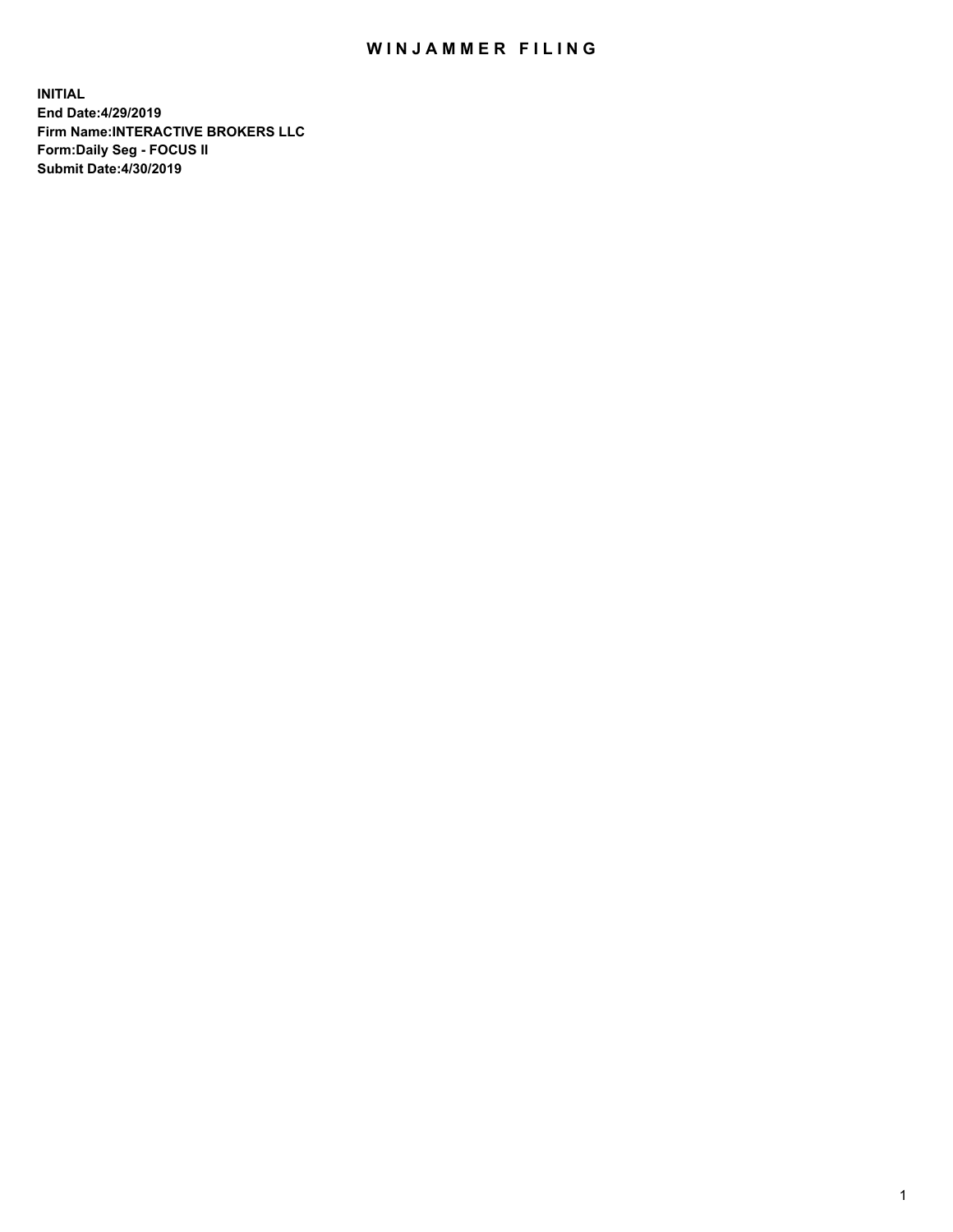**INITIAL End Date:4/29/2019 Firm Name:INTERACTIVE BROKERS LLC Form:Daily Seg - FOCUS II Submit Date:4/30/2019 Daily Segregation - Cover Page**

| Name of Company                                                                                                                                                                                                                                                                                                                | <b>INTERACTIVE BROKERS LLC</b>                                                                  |
|--------------------------------------------------------------------------------------------------------------------------------------------------------------------------------------------------------------------------------------------------------------------------------------------------------------------------------|-------------------------------------------------------------------------------------------------|
| <b>Contact Name</b>                                                                                                                                                                                                                                                                                                            | James Menicucci                                                                                 |
| <b>Contact Phone Number</b>                                                                                                                                                                                                                                                                                                    | 203-618-8085                                                                                    |
| <b>Contact Email Address</b>                                                                                                                                                                                                                                                                                                   | jmenicucci@interactivebrokers.c<br>om                                                           |
| FCM's Customer Segregated Funds Residual Interest Target (choose one):<br>a. Minimum dollar amount: ; or<br>b. Minimum percentage of customer segregated funds required:% ; or<br>c. Dollar amount range between: and; or<br>d. Percentage range of customer segregated funds required between:% and%.                         | $\overline{\mathbf{0}}$<br>$\overline{\mathbf{0}}$<br>155,000,000 245,000,000<br>0 <sub>0</sub> |
| FCM's Customer Secured Amount Funds Residual Interest Target (choose one):<br>a. Minimum dollar amount: ; or<br>b. Minimum percentage of customer secured funds required:% ; or<br>c. Dollar amount range between: and; or<br>d. Percentage range of customer secured funds required between:% and%.                           | $\overline{\mathbf{0}}$<br>0<br>80,000,000 120,000,000<br>0 <sub>0</sub>                        |
| FCM's Cleared Swaps Customer Collateral Residual Interest Target (choose one):<br>a. Minimum dollar amount: ; or<br>b. Minimum percentage of cleared swaps customer collateral required:% ; or<br>c. Dollar amount range between: and; or<br>d. Percentage range of cleared swaps customer collateral required between:% and%. | $\overline{\mathbf{0}}$<br><u>0</u><br>$\underline{0}$ $\underline{0}$<br>00                    |

Attach supporting documents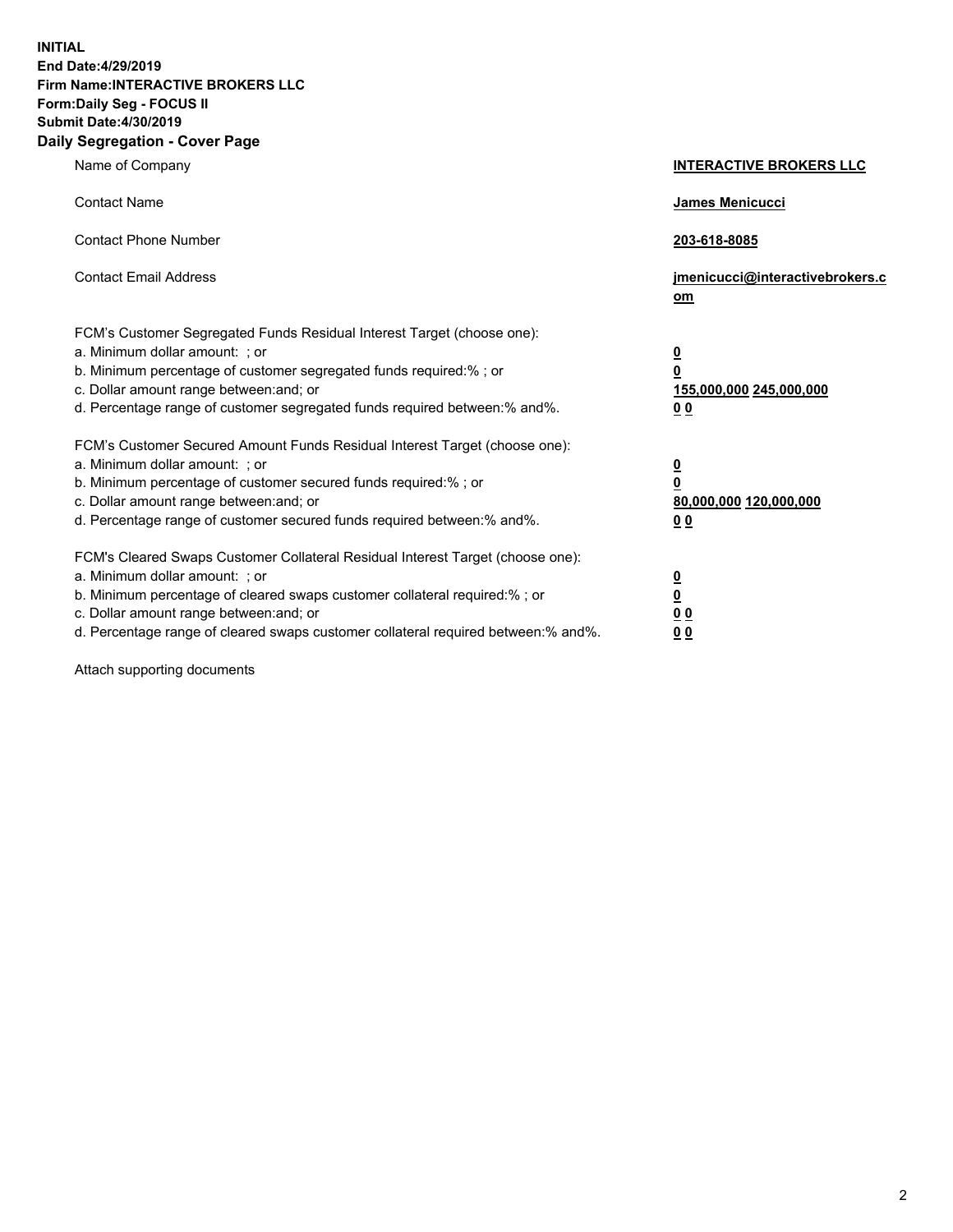## **INITIAL End Date:4/29/2019 Firm Name:INTERACTIVE BROKERS LLC Form:Daily Seg - FOCUS II Submit Date:4/30/2019 Daily Segregation - Secured Amounts**

|                | Dany Segregation - Secured Announts                                                                |                                                |
|----------------|----------------------------------------------------------------------------------------------------|------------------------------------------------|
|                | Foreign Futures and Foreign Options Secured Amounts                                                |                                                |
|                | Amount required to be set aside pursuant to law, rule or regulation of a foreign                   | $0$ [7305]                                     |
|                | government or a rule of a self-regulatory organization authorized thereunder                       |                                                |
| $\mathbf{1}$ . | Net ledger balance - Foreign Futures and Foreign Option Trading - All Customers                    |                                                |
|                | A. Cash                                                                                            | 432,068,849 [7315]                             |
|                | B. Securities (at market)                                                                          | $0$ [7317]                                     |
| 2.             | Net unrealized profit (loss) in open futures contracts traded on a foreign board of trade          | 15,160,362 [7325]                              |
| 3.             | Exchange traded options                                                                            |                                                |
|                | a. Market value of open option contracts purchased on a foreign board of trade                     | 43,823 [7335]                                  |
|                | b. Market value of open contracts granted (sold) on a foreign board of trade                       | -14,029 [7337]                                 |
| 4.             | Net equity (deficit) (add lines 1. 2. and 3.)                                                      | 447,259,005 [7345]                             |
| 5.             | Account liquidating to a deficit and account with a debit balances - gross amount                  | 9,707 [7351]                                   |
|                | Less: amount offset by customer owned securities                                                   | 0 [7352] 9,707 [7354]                          |
| 6.             | Amount required to be set aside as the secured amount - Net Liquidating Equity                     | 447,268,712 [7355]                             |
| 7.             | Method (add lines 4 and 5)                                                                         |                                                |
|                | Greater of amount required to be set aside pursuant to foreign jurisdiction (above) or line<br>6.  | 447,268,712 [7360]                             |
|                | FUNDS DEPOSITED IN SEPARATE REGULATION 30.7 ACCOUNTS                                               |                                                |
| 1.             | Cash in banks                                                                                      |                                                |
|                | A. Banks located in the United States                                                              | 72,798,415 [7500]                              |
|                | B. Other banks qualified under Regulation 30.7                                                     | 0 [7520] 72,798,415 [7530]                     |
| 2.             | <b>Securities</b>                                                                                  |                                                |
|                | A. In safekeeping with banks located in the United States                                          | 412,625,432 [7540]                             |
|                | B. In safekeeping with other banks qualified under Regulation 30.7                                 | 0 [7560] 412,625,432 [7570]                    |
| 3.             | Equities with registered futures commission merchants                                              |                                                |
|                | A. Cash                                                                                            | $0$ [7580]                                     |
|                | <b>B.</b> Securities                                                                               | $0$ [7590]                                     |
|                | C. Unrealized gain (loss) on open futures contracts                                                | $0$ [7600]                                     |
|                | D. Value of long option contracts                                                                  | $0$ [7610]                                     |
|                | E. Value of short option contracts                                                                 | 0 [7615] 0 [7620]                              |
| 4.             | Amounts held by clearing organizations of foreign boards of trade                                  |                                                |
|                | A. Cash                                                                                            | $0$ [7640]                                     |
|                | <b>B.</b> Securities                                                                               | $0$ [7650]                                     |
|                | C. Amount due to (from) clearing organization - daily variation                                    | $0$ [7660]                                     |
|                | D. Value of long option contracts                                                                  | $0$ [7670]                                     |
|                | E. Value of short option contracts                                                                 | 0 [7675] 0 [7680]                              |
| 5.             | Amounts held by members of foreign boards of trade                                                 |                                                |
|                | A. Cash                                                                                            | 77,621,850 [7700]                              |
|                | <b>B.</b> Securities                                                                               | $0$ [7710]                                     |
|                | C. Unrealized gain (loss) on open futures contracts                                                | 5,081,336 [7720]                               |
|                | D. Value of long option contracts                                                                  | 43,823 [7730]                                  |
|                | E. Value of short option contracts                                                                 | <u>-14,029</u> [7735] <u>82,732,980</u> [7740] |
| 6.             | Amounts with other depositories designated by a foreign board of trade                             | 0 [7760]                                       |
| 7.             | Segregated funds on hand                                                                           | $0$ [7765]                                     |
| 8.             | Total funds in separate section 30.7 accounts                                                      | 568,156,827 [7770]                             |
| 9.             | Excess (deficiency) Set Aside for Secured Amount (subtract line 7 Secured Statement                | 120,888,115 [7380]                             |
| 10.            | Page 1 from Line 8)<br>Management Target Amount for Excess funds in separate section 30.7 accounts |                                                |
| 11.            | Excess (deficiency) funds in separate 30.7 accounts over (under) Management Target                 | 80,000,000 [7780]<br>40,888,115 [7785]         |
|                |                                                                                                    |                                                |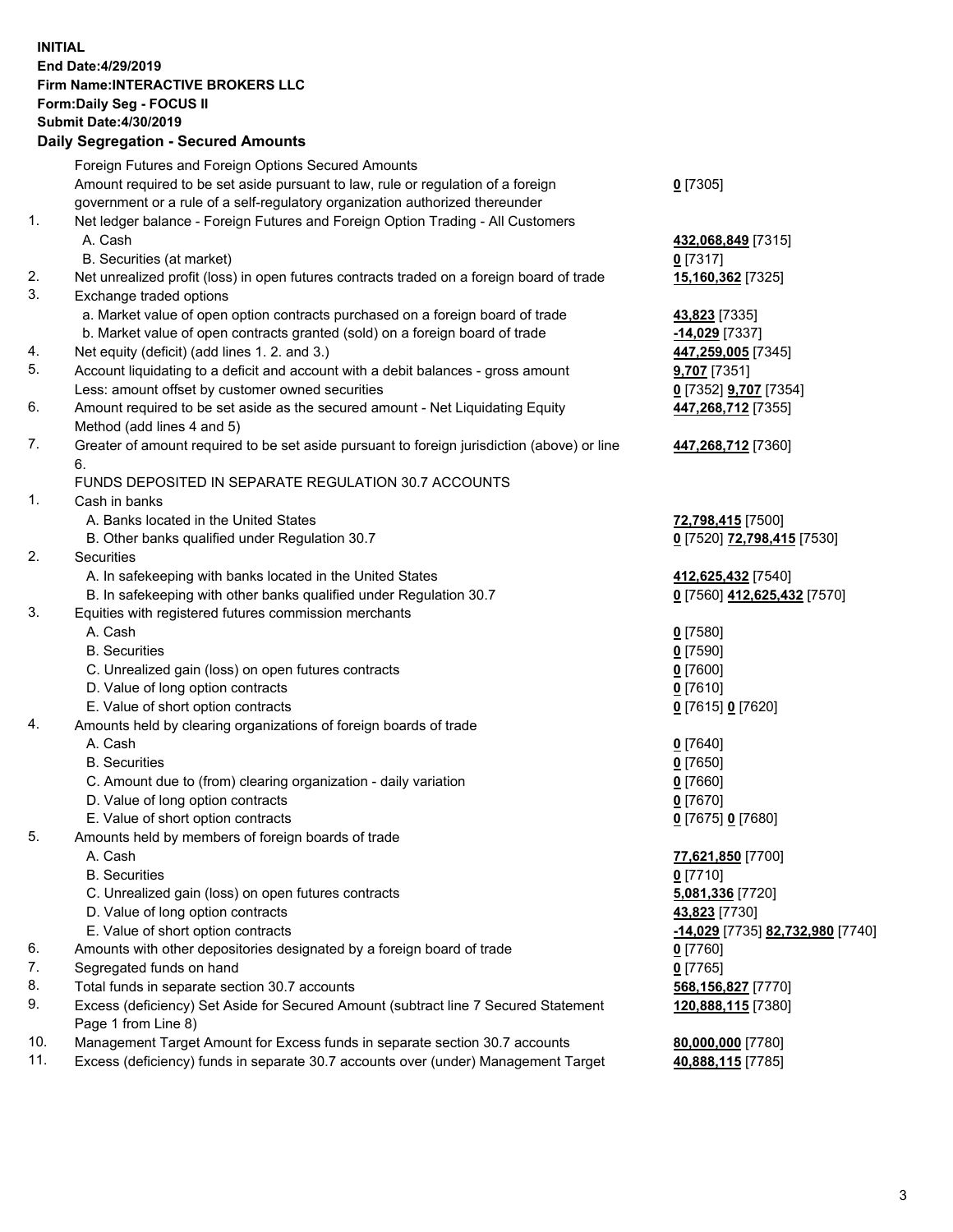**INITIAL End Date:4/29/2019 Firm Name:INTERACTIVE BROKERS LLC Form:Daily Seg - FOCUS II Submit Date:4/30/2019 Daily Segregation - Segregation Statement** SEGREGATION REQUIREMENTS(Section 4d(2) of the CEAct) 1. Net ledger balance A. Cash **3,726,366,139** [7010] B. Securities (at market) **0** [7020] 2. Net unrealized profit (loss) in open futures contracts traded on a contract market **6,925,296** [7030] 3. Exchange traded options A. Add market value of open option contracts purchased on a contract market **136,228,098** [7032] B. Deduct market value of open option contracts granted (sold) on a contract market **-207,951,577** [7033] 4. Net equity (deficit) (add lines 1, 2 and 3) **3,661,567,956** [7040] 5. Accounts liquidating to a deficit and accounts with debit balances - gross amount **1,211,944** [7045] Less: amount offset by customer securities **0** [7047] **1,211,944** [7050] 6. Amount required to be segregated (add lines 4 and 5) **3,662,779,900** [7060] FUNDS IN SEGREGATED ACCOUNTS 7. Deposited in segregated funds bank accounts A. Cash **637,171,230** [7070] B. Securities representing investments of customers' funds (at market) **2,012,061,590** [7080] C. Securities held for particular customers or option customers in lieu of cash (at market) **0** [7090] 8. Margins on deposit with derivatives clearing organizations of contract markets A. Cash **2,804,726** [7100] B. Securities representing investments of customers' funds (at market) **1,283,324,511** [7110] C. Securities held for particular customers or option customers in lieu of cash (at market) **0** [7120] 9. Net settlement from (to) derivatives clearing organizations of contract markets **5,023,549** [7130] 10. Exchange traded options A. Value of open long option contracts **136,194,063** [7132] B. Value of open short option contracts **-207,937,918** [7133] 11. Net equities with other FCMs A. Net liquidating equity **0** [7140] B. Securities representing investments of customers' funds (at market) **0** [7160] C. Securities held for particular customers or option customers in lieu of cash (at market) **0** [7170] 12. Segregated funds on hand **0** [7150] 13. Total amount in segregation (add lines 7 through 12) **3,868,641,751** [7180] 14. Excess (deficiency) funds in segregation (subtract line 6 from line 13) **205,861,851** [7190] 15. Management Target Amount for Excess funds in segregation **155,000,000** [7194]

16. Excess (deficiency) funds in segregation over (under) Management Target Amount Excess

**50,861,851** [7198]